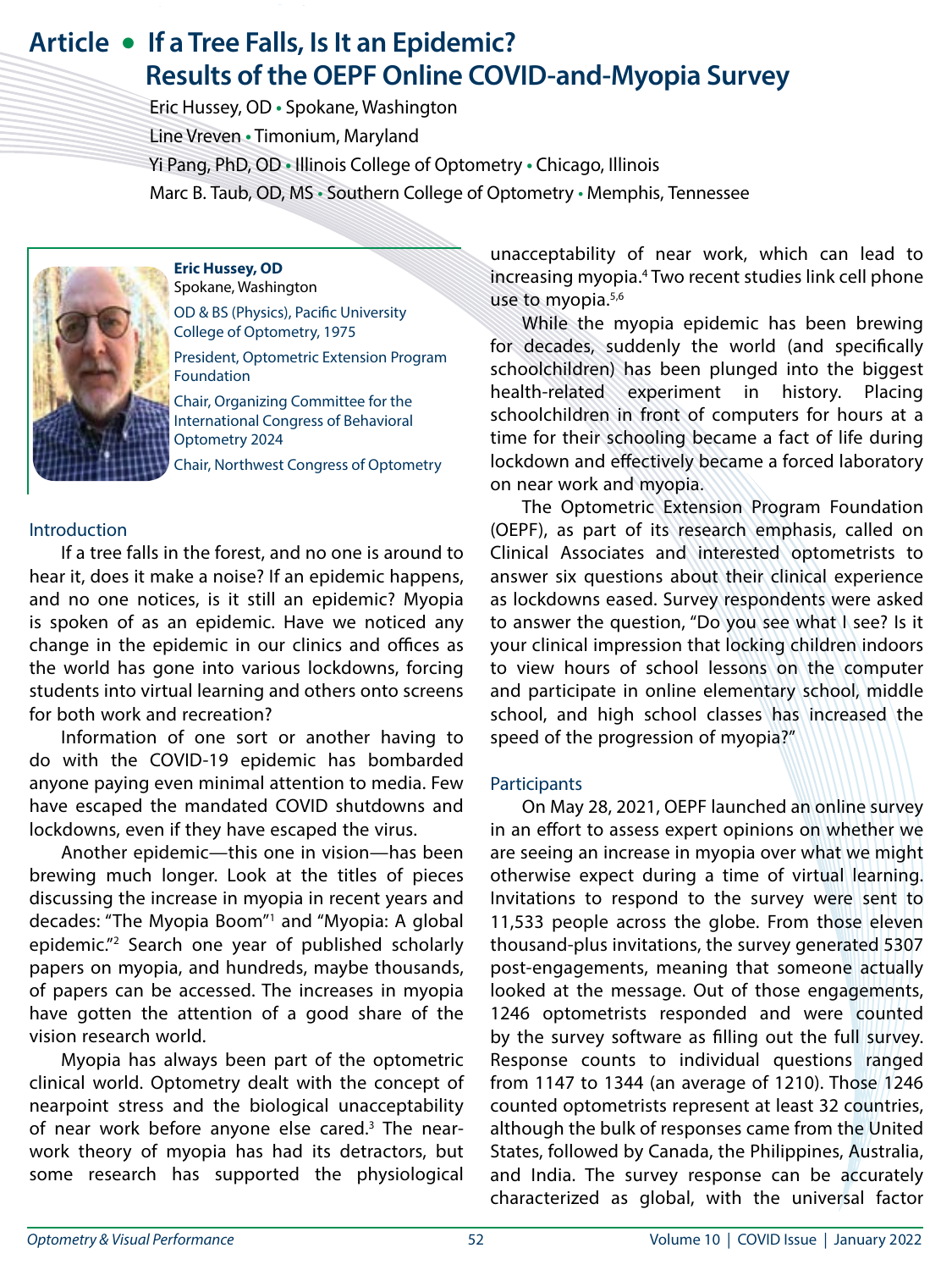driving interest in participating being the global nature of governmental response to the COVID epidemic and its effect on our patients.

## Survey Questions and Reasoning

- 1. Do you treat children? Children are the most likely group to be actively developing myopia; therefore, the question clarifies whether this is a group of optometrists who would likely see increasing myopia.
- 2. Do you "actively" manage myopia (not just by prescribing single-vision distance lenses or contacts)? This continues to clarify the group responding: those who recognize myopic progression as worthy of interference.
- 3. Do you plan to "actively" treat myopia in the future? Having defined active treatment, the group can now include those who recognize the need to treat myopic progression even if they have not done so to date.
- 4. During the pandemic, have schools in your area switched heavily into online teaching such as Zoom classes? Screen time is a discussion point for increasing myopia. The forcing of screen time with online classes for elementary and middle school children in particular may be a factor if an increasing prevalence or amount of myopia are developing.
- 5. Is it your impression that the amount of myopia in these children is: increasing, the same, less, or hard to tell?
- 6. Compared to pre-COVID, are changes in myopia occurring: at a faster rate, at the same rate, at a slower rate, or hard to tell. These last two questions attempt to clarify whether myopia is increasing, in these experts' opinions, and whether it is increasing at a faster pace since COVID lockdowns happened.

Although some of the questions may seem redundant, the goal was to have no misconstrued questions. Respondents were encouraged to respond by being entered into a drawing for \$10 Amazon gift cards.

#### **Results**

The respondents comprise a group of practitioners who treat vision problems in children. Ninety-nine percent of 1151 respondents (to that question) treat children and actively attempt to manage myopia progression. Ninety-two percent of 1147 actively manage myopia progression in

some way currently, and an additional 4% (of 1149 respondents) are considering becoming involved in active management.

The children in the locations of these experts overwhelmingly were subjected to online classes, versus the in-person classes that children usually have for schooling. Ninety-five percent of 1234 respondents live where schools have shifted to online educational delivery such as Zoom classes; that is, 95% located in 32 countries throughout the world. Thus, this represents a worldwide phenomenon.

The support for an increase in myopia is less overwhelming but still substantial. Fifty-eight percent (782 of 1344 respondents) say that the amount of myopia is increasing, while 28% of those (381) think that it is about the same, 9% (115) think that it is less, and 5% (66) are unsure. When the question specifies comparing to pre-COVID myopic progression, 54% (of 1234) see faster changes, 28% think that it is about the same, 11% think that it is slower, and 7% are unsure (669, 349, 133, and 83, respectively). If we put all that together, currently, at least 782 optometrists worldwide who see children identify this as a worsening epidemic, and 669 of those think Zoom classes and similar responses to COVID are instrumental in making this epidemic worse. Time will tell, but that suggests that 85% of those who see the myopia epidemic worsening place part of the blame on lockdowns.

## Discussion and Conclusion

The expert opinion of a worldwide group of optometrists who see children of the age of greatest risk for developing myopia and who are actively managing myopia is that lockdowns have increased the rate of development of myopia in their young patients. If we combine those who think that the pace has increased with those who think that it is about the same, 82 to 86% would say that, if there is an epidemic of myopia, it has not subsided and may be increasing in intensity.

If a tree falls in the forest, and no one is around to hear it, does it make a noise? If an epidemic happens, and no one notices, is it still an epidemic? In the case of epidemic myopia during the COVID experience, experts in children's vision worldwide have seen the epidemic in myopia, and it may be worsening thanks to lockdowns and the accompanying increased screen time for school classes.

Suggesting positives in a myopia epidemic that may be increasing in intensity may seem fatuous.